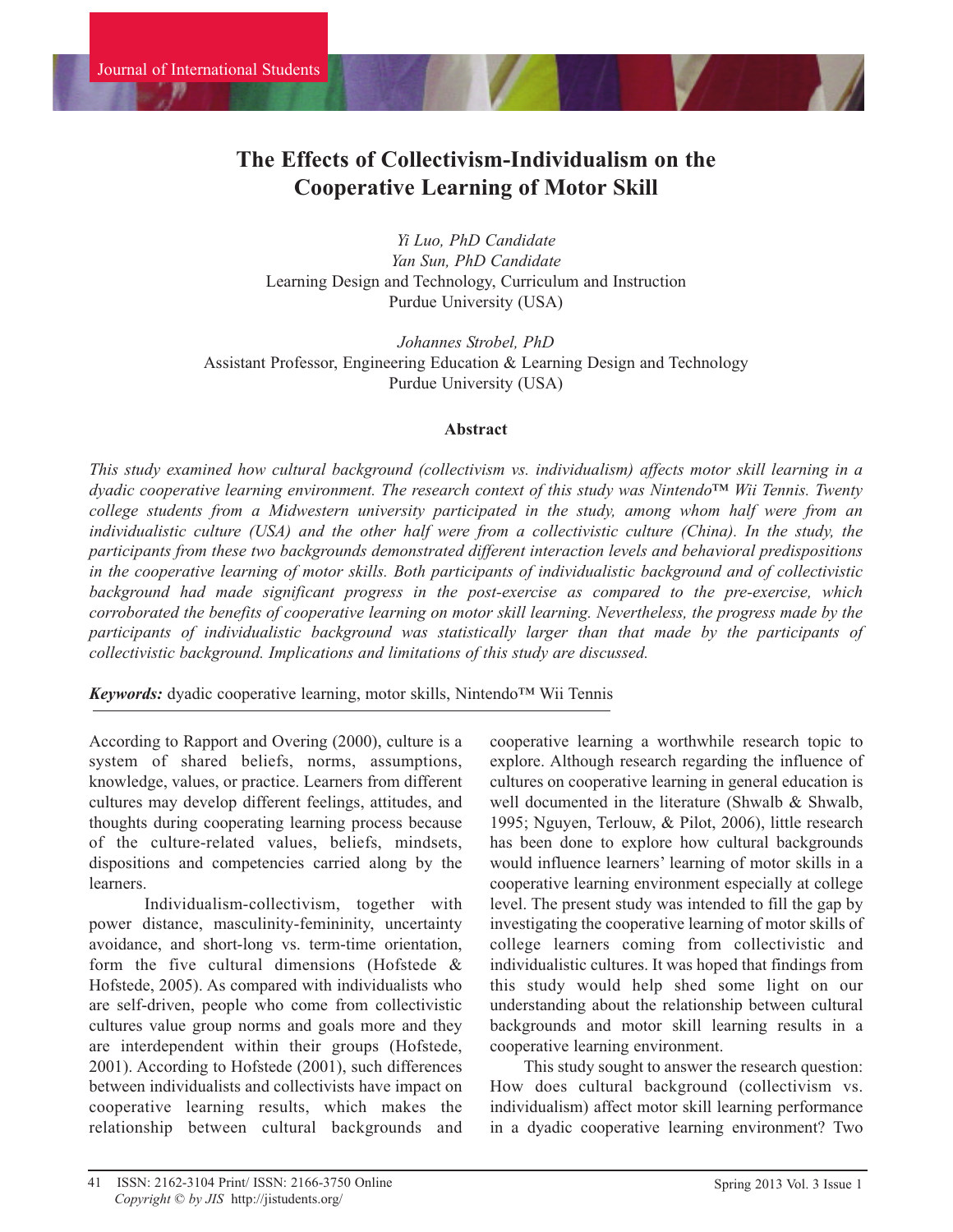

hypotheses were tested in this study:

- H1 : Collectivism positively affects motor skill learning performance in a dyadic cooperative learning environment.
- H2 : Individualism negatively affects motor skill learning performance in a dyadic cooperative learning environment.

# **Literature Review**

# **Cooperative learning of motor skills**

Cooperative learning is a structured process in which students are actively engaged in learning activities in groups and are rewarded based on group performance (Slavin, 1980). Cooperative learning includes the following five elements (Johnson, Johnson, & Smith, 2006): 1) Positive interdependence: group members rely on one another to achieve the goal. Everyone suffers the consequences if any group member fails to complete their task; 2) Individual accountability: all group members are held accountable for doing their share of the work and for leaning the materials; 3) Face-to-face promotive interaction: although some of the group work may be done individually, some must be done interactively; 4) Interpersonal and small group skills: students are to develop and practice trustbuilding, decision-making, communication and conflict management skills; 5) Group processing: group members set group goals, periodically assess what they are doing well as a team and identify changes they need to make in order to work more effectively in the future.

A large amount of empirical evidence shows that cooperative learning significantly increases academic performance and achievement, and has positive effects on social constructs such as peer relations and selfesteem (Johnson, Johnson, & Holubec, 1998; Johnson, Johnson, & Smith, 1998; Williamson & Rowe, 2002; Salkind & Rasmussen, 2008). Slavin (1996) summarized the four major theoretical perspectives that explain the effects of cooperative learning. Motivational perspectives focus on the motivation that students gain through engaging in helping the group to be rewarded as a group. Social cohesion perspectives see the effects of cooperative learning as related to the group cohesiveness resulting from teambuilding activities. Developmental perspectives suggest cooperative learning greatly benefits from the

interaction with more capable peers which could stimulate learning in zone of proximal development (ZPD). Cognitive elaboration perspectives claim that cooperative learning enhances learning outcomes by involving students in restructuring and elaborating when explaining the material to group members.

In the field of motor skill learning, the small amount of existing research indicates that cooperative learning could enhance motor skills (Johnson & Ward, 2001; Barrett, 2005; Goudas & Magotsiou, 2009) even for learners with severe and multiple disabilities (Hunt, Staut, Alwell, & Goetz, 1992). The research studies referenced above were set in different contexts like the cooperative learning environment in general education classrooms of math, language, and social studies in Hunt and his colleagues' study (1992) and the physical education classes in Barrett's study (2005) using the structure of Performer and Coach Earn Rewards based on the three elements of cooperative learning (i.e., cooperative interaction, individual accountability, and positive interdependence). Despite the differences of the research contexts of the above studies, their participants were unanimously  $1<sup>st</sup>$  - 6<sup>th</sup> graders. Compared with young children, how students at college level develop motor skills in cooperative learning environment has not drawn much attention from researchers. This is understandable because of the importance of motor skills to young children in various ways (e.g., Epstein, 2007; Gallahue, 1993; Piaget, 1950).

Huang (2000) reported in his study conducted among 156 undergraduates that video-instruction based cooperating learning environment have positive effects on the students' golf swing skills. The results of the study indicated interpersonal feedback is the most powerful and effective source of instructional information for developing motor skills. Occasional empirical work like the one by Huang (2000) reveals that motor skill learning research on college students, unlike that on young children, should focus on more sophisticated and specialized motor skills like golf or tennis playing skills and that how different cooperative learning contexts could help the development of such motor skills is an area worth our research attention. Motor skills have not been given enough research attention because cognitive skills are always the main research target in university settings. A body of research connects strongly cognitive learning with motor skill development, such as working memory and attention (Niederer et al., 2011), high ability and math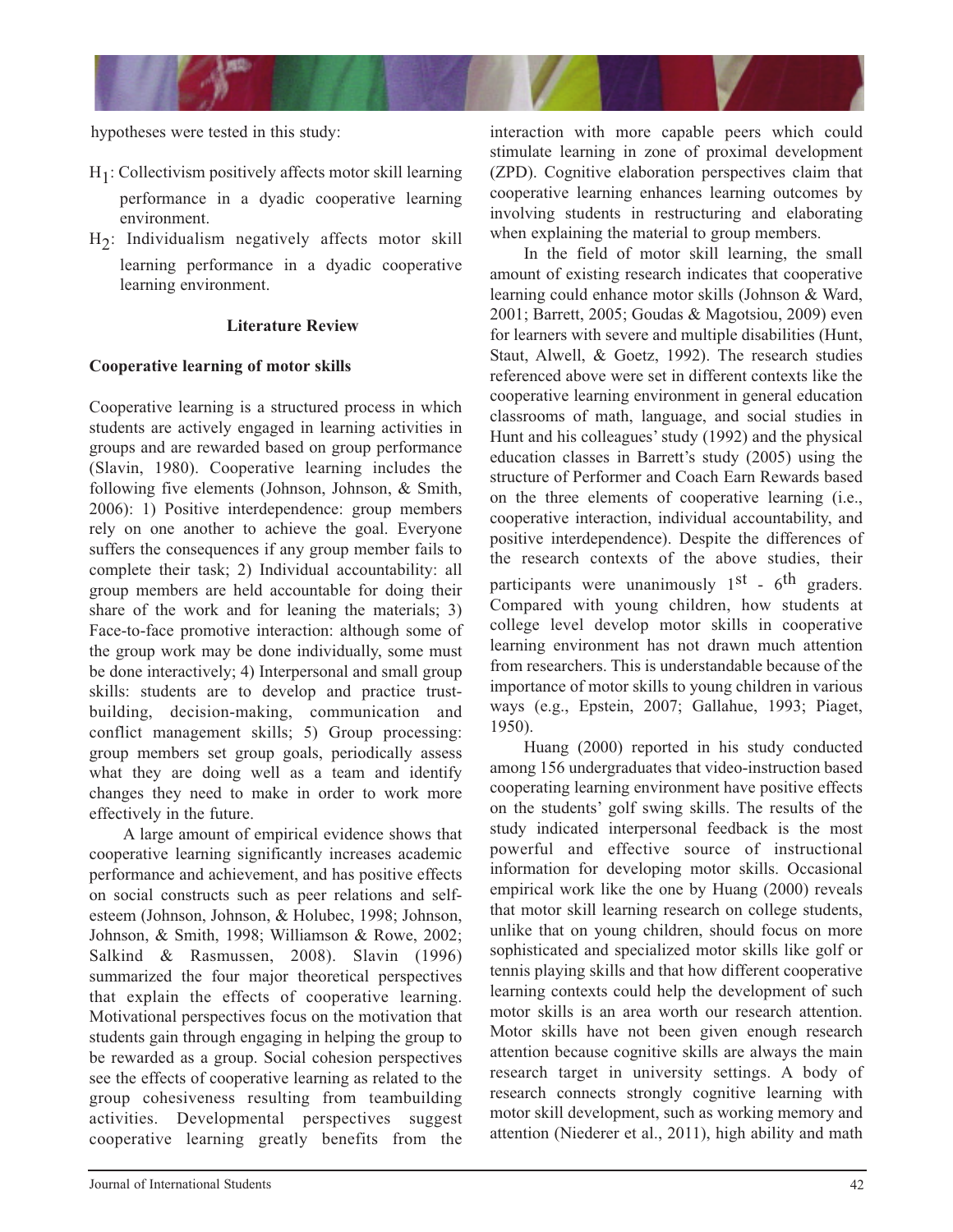(Ziegler & Stoeger, 2010) and the function of motor skills for regaining cognitive function (Fong, Chan, & Au, 2001). These evidence-based connections between cognitive and motor skills underscore the need of paying more research attention to motor skills acquisition at the college level.

# **Individualism vs. Collectivism and Cooperative Learning**

Individualism-collectivism is one of the five dimensions of culture (i.e., power distance, Individualism-collectivism masculinity-femininity, uncertainty avoidance, and short-long vs. term-time orientation) (Hofstede & Hofstede, 2005). According to Triandis (1995), collectivism and individualism can be defined by the four attributes: 1) the meaning of the self; 2) the structure of goals; 3) behavior as a function of norms and attitudes; and 4) focus on the needs of the in-group or social exchange. Table 1 provides a brief summary of the differences between collectivism and individualism based on the above four attributes:

The psychology of the individualistic cultures of the West differs to some extent from the psychology of the collectivist cultures of the East (Triandis, 1996). China, for example, a typical collectivistic culture (Hofstede, 1984), considers direct confrontation inappropriate and something to be avoided and it is impolite to disagree with someone's opinion in class. People will disagree with other in a more private and personal environment to protect their classmates from losing face. In contrast, the U.S., as a typical individualistic culture, encourages students to be selfreliant, competitive, directive, and pursue their personal goals while open disagreement with fellow

students may not only be the norm but even expected (Hofstede, 1986).

Cultural variables play a significant role in student performance (Eisenburg, 1999). In terms of learning as related to the cultural variables of collectivism and individualism, Hofstede (1980) made some clear contrasts between collectivistic and individualistic cultures. A collectivistic student normally will not speak up unless personally invited by the teacher, while individualists often voluntarily participate in discussions; collectivists do not want either the teacher or students to lose face while individualists are tolerant of obvious mistakes and can apologize in public. In addition, it is hypothesized that collectivism and individualism are related to one's learning style in such a way that the more collectivistic a society, the higher the tendency of learning approach to be surface and strategic will be (Manikutty, Anuradha, & Hansen, 20007). This hypothesis is based on a comprehensive review of cross-cultural research literature on collectivism and individualism.

As to the relationship between collectivismindividualism and cooperative learning, Nguyen, Terlouw, and Pilot (2005) argued that while collectivist mentality strongly support cooperation, guarantees group success, and ensures learners' best performance in groups, individualism can lead to negative relationships and thus affect the effectiveness of cooperative learning. However, some collectivistic learner characteristics lend support to the counter argument that cooperative learning would not work well for collectivistic learners. Johnson and Johnson (1994) pointed out that cooperative learning entitled face-to-face promotive interaction, which includes challenging each other's conclusions and reasoning

Table 1

|                                                             | Collectivism                                                                                                                                                                                                                  | Individualism                                                                                                                                                                       |
|-------------------------------------------------------------|-------------------------------------------------------------------------------------------------------------------------------------------------------------------------------------------------------------------------------|-------------------------------------------------------------------------------------------------------------------------------------------------------------------------------------|
| The meaning of the self                                     | The self is defined as an aspect of a collective.                                                                                                                                                                             | The self is defined as independent and<br>autonomous from collectives.                                                                                                              |
| The structure of goals                                      | Personal goals are subordinated to the goals of<br>this collective.                                                                                                                                                           | Personal goals are given priority<br>over the goals of collectives.                                                                                                                 |
| Behavior as a function<br>of norms and attitudes            | More weight is given to norms than to attitudes<br>as determinants of social behavior.                                                                                                                                        | More weight is given to attitudes than to<br>norms as determinants of social behavior.                                                                                              |
| Focus on the needs of<br>the in-group or social<br>exchange | Collectivists engage in communal relationships.<br>If a relationship is desirable from<br>the point of view of the in-group but<br>costly from the point of view of the individual,<br>the relationship is likely to be kept. | Individualists engage in exchange<br>relationships. The perceived profit<br>and loss from a social behavior is<br>computed, and when a relationship<br>is too costly it is dropped. |

*The Differences Between Collectivism and Individualism (Triandis, 1996)*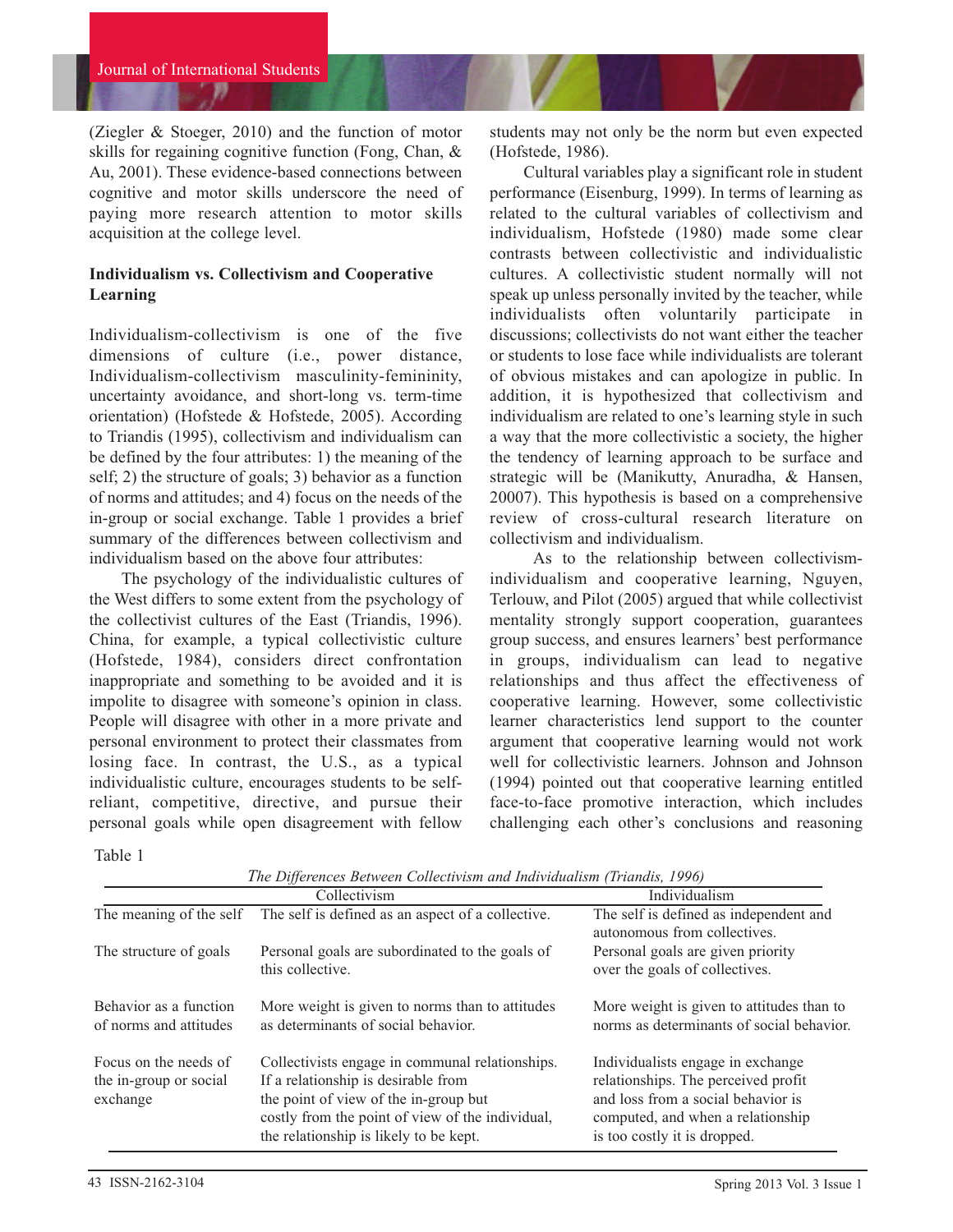

while seeking mutual benefit. However, such promotive interaction is not quite possible among collectivists because learners from collectivist cultures have all the restrictions of losing face and are trying to avoid disagreements to maintain harmony within the group (Nguyen et al, 2005).

In individualistic societies, group work is a place of confrontation and search for solutions. In collectivist societies, however, an individual may fail to differentiate between what is expected to be his work and what should be the group's activities. Students in collectivistic culture, such as Chinese students, prefer to be spoon-fed by the teacher and do not learn well when discovering for themselves (Wong, 2004). Such a characteristic predetermines that cooperative learning environment would not result in good learning effects. In addition, the grouping of students would be more difficult in collectivist cultures (Economides, 2008) which makes cooperative learning hard to be implemented.

The above conflicting views about the relationship between collectivism-individualism and cooperating learning call for more research on this area for a better understanding. Such a call together with the severe paucity in the research on the effect of collectivism-individualism on learners' cooperative learning of motor skills would make the present study a worthwhile endeavor. The acquisition of sophisticated and specialized motor skills is as important for college level students as the acquisition of simple and basic motor skills is for young children. And the learning environment at college may be more culturally diverse than in K-12 settings. It is hoped that results from this study would help shed light on the influence of collectivistic and individualistic backgrounds on college students' acquisition of motor skills in a cooperative learning environment and thus allow college faculty to locate effective means to facilitate the acquisition of motor skills by culturally diverse college students.

# **Research Methods**

The purpose of this research study is to find out if cultural background (collectivism vs. individualism) affects motor skill learning performance in a dyadic cooperative learning environment. Therefore the following two hypotheses were put forward:

H1 : Collectivism positively affects motor skill learning performance in a dyadic cooperative learning environment.

H2 : Individualism negatively affects motor skill learning performance in a dyadic cooperative learning environment.

# **Participants**

The participants in this study were 20 students (age 20- 31) from a Midwestern university, 7 males and 13 females. We recruited the participants through convenience sampling. The participants were acquaintances of the researchers, but they did not necessarily know each other. None of the participants had ever played Nintendo™ Wii Tennis before. Ten were international students from China, which is described as a collectivist culture (Hofstede, 1984), and the other 10 were from the USA, a country, which is characterized as an individualistic culture (Hofstede, 1980). The Chinese participants had stayed in the U.S. for two years at the most. We grouped the participants based on their cultural background of collectivism and individualism. Participants in each cultural background were randomly divided into five cooperative learning dyads. All of them completed eight sessions (see procedure section). One of the researchers served as the grader in these sessions. The study was carried out in an Educational Gaming Lab.

# **Research Context**

The research context of this study is Nintendo™ Wii Sports, as it is a multisensory game that trains motor abilities (Selvinen, 2008). Previous research has consistently indicated that playing computer games increases reaction times and improves hand-eye coordination (Lawrence, 1986). Nintendo™'s Wii Sports is one of the latest generations of video games consoles and incorporates a number of innovative features. The Wii Remote is a wireless controller that is able to detect motion and rotation in three dimensions, which allows players to control elements of the game, such as tennis rackets, by pointing at the image on the screen and moving their arm and hands (Pearson & Bailey, 2007). Video games also offer a more social approach to learning and collaboration because studies suggested that important skills such as communication and collaboration may be built or reinforced by them (Bailey, Pearson, Gkatzidou & Green, 2006). Accordingly, with a focus on learners' different cultural backgrounds, this research aims at studying the cooperative learning of motor skills through playing Nintendo<sup>™</sup> Wii Tennis.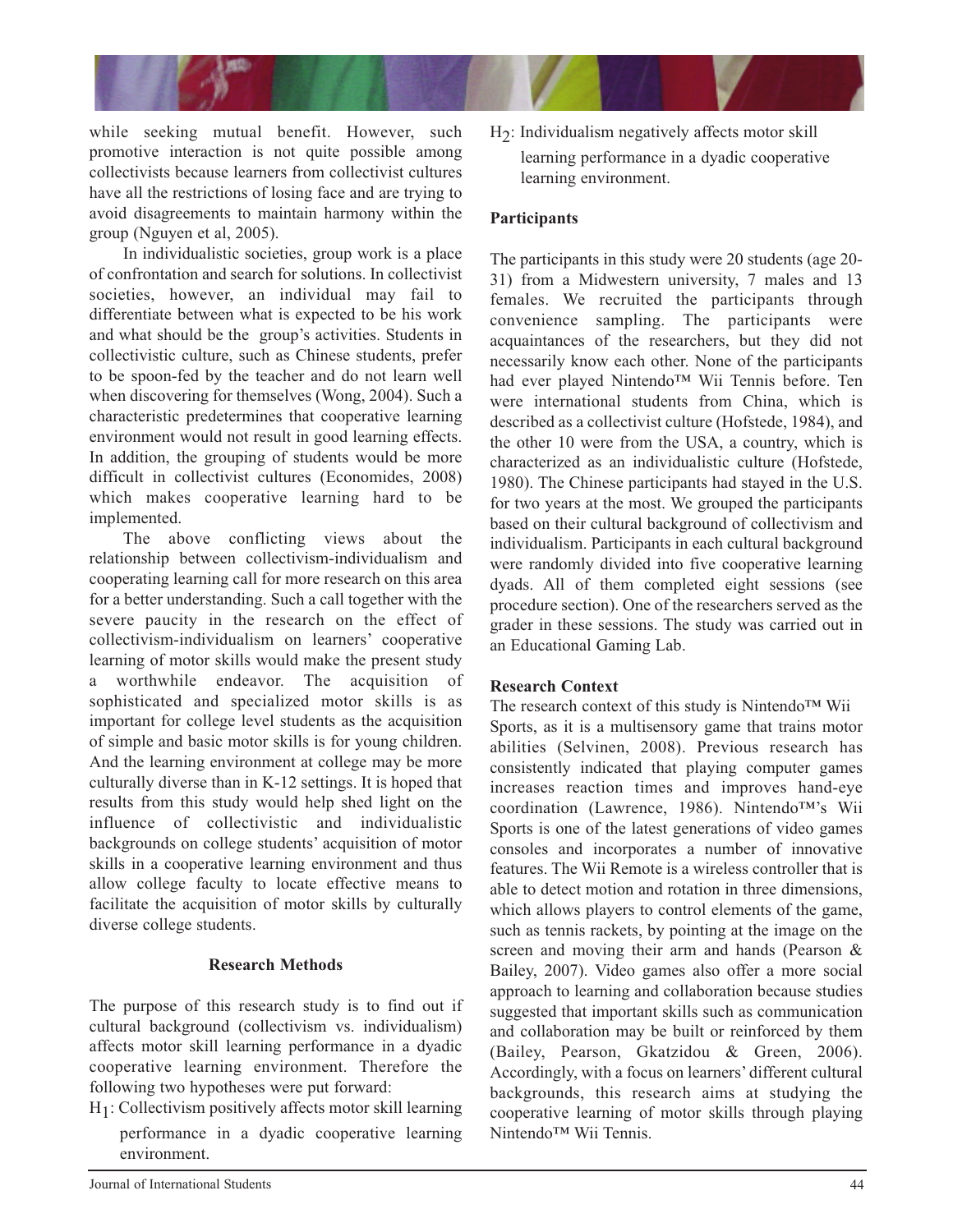Table 2

*The Allotted Time for the Eight Tennis Playing Sessions*

|                    | <b>Activity</b>                                 | <b>Allotted Time</b>            |
|--------------------|-------------------------------------------------|---------------------------------|
| <b>Session 1</b>   | The Questionnaire of Individualism-Collectivism | $5 \text{ min}$                 |
| <b>Session 2</b>   | Orientation                                     | 5 min                           |
| <b>Session 3</b>   | Pre-exercise                                    | $10 \text{ min}$                |
| <b>Session 4-5</b> | One Plays, One Observes                         | $20 \text{ min}$                |
| <b>Session 6</b>   | Teamwork                                        | $10 \text{ min}$                |
| <b>Session 7</b>   | Post-exercise                                   | 10 min (30 min after session 6) |
| <b>Session 8</b>   | The Attitude Questionnaire                      | 5 min                           |
|                    | <b>Total</b>                                    | 95 min                          |
|                    |                                                 |                                 |

#### **Materials**

Materials used in this study include the Nintendo™ Wii Tennis game; an established and tested questionnaire measuring participants' individualism-collectivism (Wagner, 1995) (see appendix I); instructions (see appendix II); participants' performance sheets recording their baseline performance tennis scores in the pre-exercise and their post-exercise tennis scores; cooperative data card recording participants interaction in the exercise sessions the attitudinal questionnaire.

### **Procedure**

Session 1: The Questionnaire of Individualism-Collectivism. In the first session of this study, the participants were asked to fill out a survey to determine their individualism and collectivism. This survey was validated by Wagner (1995) to measure personal differences in individualism-collectivism. According to Wagner, the items in the survey were from Wagner and Moch (1986), Erez and Earley (1987), and Triandis, Bontempo, Villareal, Asai, and Lucca (1988).

Session 2: Orientation. All the participants were gathered to receive the instructions about this study. After the orientation, the 10 pairs participated in the study in a row. Only one pair was allowed to enter the Educational Gaming Lab at a time.

Session 3: Pre-exercise. Prior to grouping-up, participants were tested on their individual Nintendo™ Wii Tennis skill. As the participants might have played tennis or other Nintendo™ Wii sports games before, they were tested to see if their baseline skills of playing Nintendo™ Wii Tennis were significantly different. Each participant was asked to play a 3-round Nintendo<sup>™</sup> Wii Tennis game with a guest figures with 0 skill level. At the end of pre-exercise session, the grader documented each participant's baseline

performance tennis score.

Session  $4 - 6$ : Exercises sessions. In the fourth, fifth and sixth sessions, each pair played three sets of Nintendo™ Wii Tennis game in a row. The exercises session lasted about 30 minutes. The participants cooperated with their partner to figure out ways to improve their skills. Each set included a 3-round Nintendo™ Wii Tennis game. In the first set, one participant in a pair played against the computer, while the other one acted as an observer and provided suggestions on how to play. Roles within a pair were exchanged in the second set, that is, the player in the first set turned in to an observer while the observer in the first set acted as a player at this time. In the third set, each pair participated together in a game against the computer, during which partners could work together to improve their skills. A "cooperation data card" was used by two researchers to document participants' performance throughout session 4-6 so that participants were repeatedly measured in these sessions.

Session 4 & 5: One Plays, One Observes. A "cooperation data card" was used to examine participants' performance in the process of cooperative learning. The data card included categories of behaviors that the researcher checked each time when one occurred. The coded behaviors of partner interactions included: Encouragement, Disencouragement (negative feedback), Explanations, Physical Explanations, Questions Asked, and Answers Given. The grader examined and noted down each pair's work according to their interactive performance.

Session 6: Teamwork. The participants played with their partners in a 3-round Nintendo™ Wii Tennis game against a computer-assigned opponent pair. The opponent pair selected by Nintendo™ Wii Tennis program for 0 level players consisted of 2 players, who were level 69 and 36 respectively. The graders also examined and recorded each pair's performance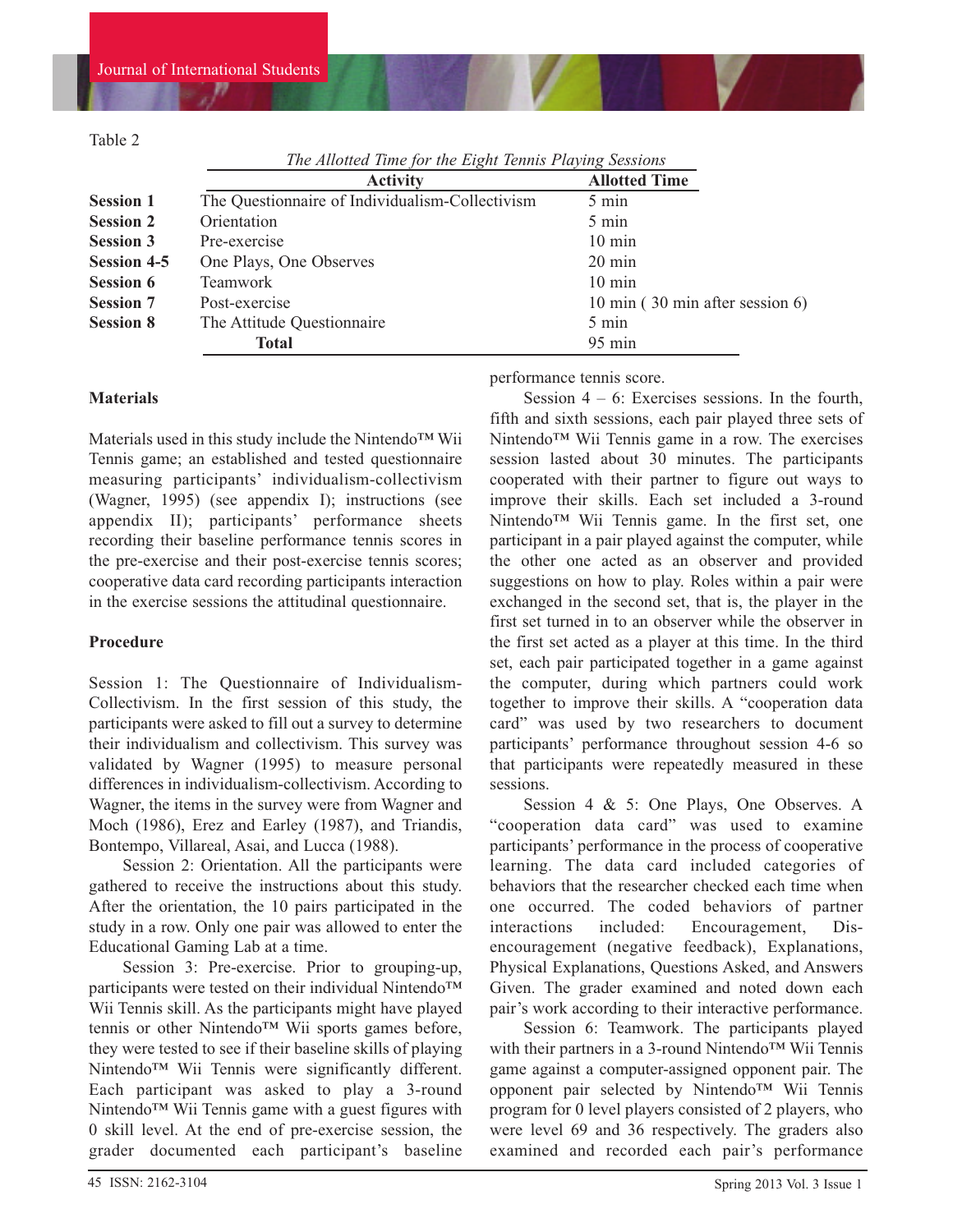

according to the cooperation data card.

Session 7: Post-exercise. This session was held 30 minutes after the exercise session; participants were tested on their individual Nintendo™ Wii Tennis skill in a 3-round game as in the pre-exercise. In particular, the total Nintendo™ Wii Tennis level score of each pair assigned by the computer was recorded to examine their achievement on cooperative learning.

Session 8: The Attitude Questionnaire. In addition to the learning and behavioral measures, the participant were asked to fill out an attitudinal questionnaire (7 point Likert scale with  $1 =$  strongly disagree to  $7 =$ strongly agree) anonymously rating how they felt about their experience in the study. This questionnaire covers three aspects: participants' overall motivation, comfort level in cooperation, and perceived improvement. The researchers developed and validated the items by a factor analysis.

### **Results**

# **The survey on Individualism-Collectivism**

The questionnaire measuring participants' individualism and collectivism works in such a way that a higher score (out of 140) indicates a higher degree of collectivism. Significant difference was detected between the two groups,  $t(16) = -36.478$ , *p*=.003. The 10 American participants demonstrated a tendency towards individualism with scores ranging from 61 to 80, while the 10 Chinese participants showed a tendency towards collectivism with scores ranging from 91 to 129. No significant difference was found among the two groups in regards to individualism and collectivism,  $t(18) = -14.181$ ,  $p = 0.258$ . However it is noticed that the SD for individualistic groups was 1.80 while the SD for collectivistic groups was 3.39. When examining the data closely, it is found that there was an outlier in the collectivistic group with a value of 91 and an outlier in the individualistic group with a value of 80. After deleting there two outliers, significant difference was detected. Thus, the expected different tendencies toward cultures between the American and Chinese groups were identified. The two outliers were not removed from the data because we only wanted to demonstrate participants' tendencies toward the two cultures.

# **Pre-exercise**

No significant difference was found among the groups of the collectivistic and individualistic conditions, with regard to their initial level scores on the pre-exercise,  $t(18) = -0.63$ ,  $p = .303$ . Thus, we considered the collectivistic and individualistic groups equivalent in terms of their Nintendo™ Wii playing skills at the start of this study.

# **Post-exercise**

In order to find out the effects of cultural backgrounds on task performance, we first examined each condition's performance improvement from preexercise to post-exercise separately, then compared both conditions' performance in post-exercise, and finally compared both conditions to see whether one group improved significantly more than the other.

To examine the performance improvement in both conditions, we first conducted paired t-tests of the scores from pre-exercise to post-exercise in each condition. Results revealed statistically significant improvement in the condition of collectivist culture,  $t(9) = -3.753$ ,  $p = .005$ . Meanwhile we also found significant improvement in the condition of individualist culture. *t*(9)=-3.155, *p*=0.012.

We also conducted an independent t-test on the post-exercise scores of both conditions to get a between subject comparison. Significant difference was found,  $t(18)=2.054$ ,  $p=.000$ . The individualistic groups performed better than the collectivist groups in the post-exercise.

To examine the effects of culture on players' performance improvement, we conducted an independent t-test on the score difference between preexercise and post-exercise of both conditions to see whether one condition improved significantly more than the other.. This analysis showed significant effect of culture difference on learning improvement  $(t(18) =$  $-2.306$ ,  $p = .001$ ). The means and standard deviations are listed in Table 3.

From the pre-post exercise comparison with standard error bars demonstrated in Figure 1, we notice that the improvements made by the individualistic group in the post-exercise is larger than the collectivistic group whereas with a larger standard error. Since the participants' pre-exercise baseline Nintendo<sup>™</sup> Wii Tennis scores were not significantly different from each other, the figure indicates that the collectivistic participants who had higher scores in preexercise might have improved their tennis-playing skills relatively less in the cooperative learning process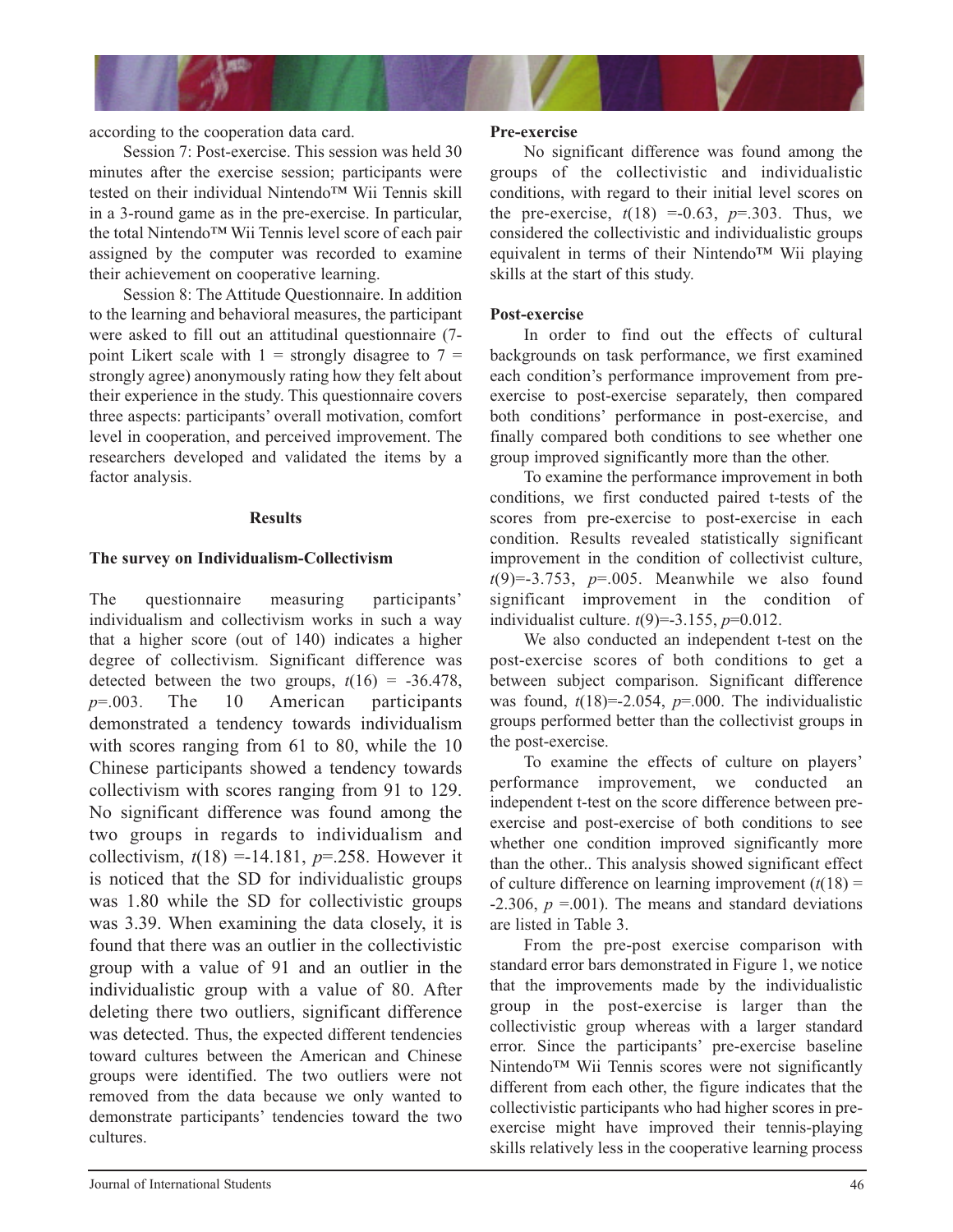### Table 3

*Means and Standard Deviations for Improvement on Level Score from pre-exercise to post-exercise*

| Variable                                             |           | Conditions   |               |
|------------------------------------------------------|-----------|--------------|---------------|
|                                                      |           | Collectivism | Individualism |
| Pre-exercise Score                                   | М         | 8.20         | 9.80          |
|                                                      | <b>SD</b> | 4.52         | 6.65          |
|                                                      | <b>SE</b> | 1.43         | 2.10          |
| Post-exercise Score                                  | М         | 14.80        | 35.90         |
|                                                      | SD.       | 7.11         | 31.69         |
|                                                      | <b>SE</b> | 2.25         | 10.02         |
| Improvement on Level Score                           |           |              |               |
| (Level of Post-exercise – Level of Pre-exercise) $M$ |           | 6.60         | 26.10         |
|                                                      | <b>SD</b> | 5.56         | 2.62          |

#### Table 4

*Means and Standard Deviations for Level of Cooperative Engagement*

| Variable                         |           | Conditions   |               |  |
|----------------------------------|-----------|--------------|---------------|--|
|                                  |           | Collectivism | Individualism |  |
| Number of encouragement          | М         | 5.20         | 7.80          |  |
|                                  | <b>SD</b> | 1.48         | 3.70          |  |
| Number of discouragement         | М         | 0            | $\theta$      |  |
|                                  | <b>SD</b> | N/A          | N/A           |  |
| Number of oral explanation       | М         | 4.40         | 6.00          |  |
|                                  | <b>SD</b> | 1.52         | 2.35          |  |
| Number of physical explanation M |           | 0.20         | 3.40          |  |
|                                  | <b>SD</b> | 0.45         | 1.52          |  |
| Number of questions asked        | М         | 6.80         | 10.00         |  |
|                                  | <b>SD</b> | 1.79         | 1.58          |  |
| Number of answers given          | М         | 6.80         | 11.20         |  |
|                                  | <b>SD</b> | 1.79         | 1.30          |  |

#### Table 5

*Means and Standard Deviations of Motivation Level, Comfort Level and Perceived Improvement*

| Variable                           |                 | Conditions   |               |
|------------------------------------|-----------------|--------------|---------------|
|                                    |                 | Collectivism | Individualism |
| <b>Overall Motivation for Game</b> | M               | 6.08         | 5.75          |
|                                    | <b>SD</b>       | 0.60         | 1.79          |
| Comfort Level in Cooperation M     |                 | 5.45         | 5.85          |
|                                    | SD <sub>1</sub> | 1.14         | 1.87          |
| Perceived Improvement              | М               | 5.35         | 5.60          |
|                                    | <b>SD</b>       | 1.11         | 1.74          |

as compared to their individualistic counterparts who had higher scores in pre-exercise.

# **Effects of Individualism-Collectivism on Cooperative Engagement**

Frequencies of the cooperative behaviors among 10 dyadic groups observed during sessions 4 to 6 helped to measure if differences in cultures influence the level of engagement in cooperative learning environment. The inter-rater reliability between the two graders was 0.771, which is deemed a high acceptability rate (Cicchetti & Sparrow, 1981). Means and standard deviations for these measures are provided in Table 4.

Both the groups of collectivistic condition and individualistic condition demonstrated no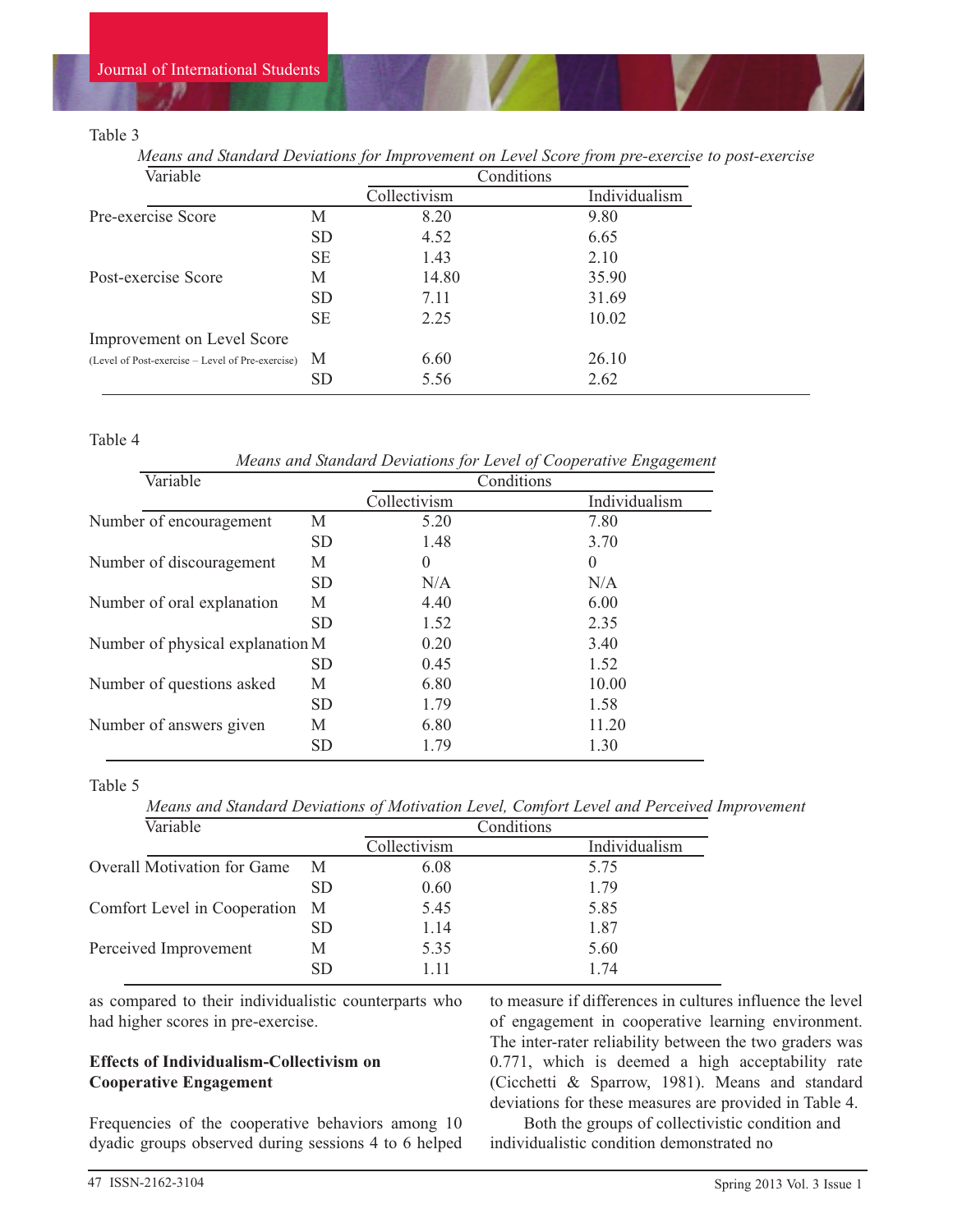

#### Figure 1

Results of Using Standard Error Bars to Represent Comparison Between Two Conditions' Improvement



*Note. Means and standard error bars for improvement on level score from pre-exercise to post-exercise of the collectivistic groups and individualistic groups.* 

discouragement behavior. There were no significant differences between the two conditions on measures of the number of oral explanation, the number of questions asked and the number of answers given. However, there was a significant difference between the two conditions with regard to the number of encouragement  $(t(8)$ =-1.458, *p*=.032). Specifically, the participants from individualistic cultures gave more encouragement to their partners compared to those from the culture of collectivism. Moreover, there were some differences, not significant but worth noticing, between the two conditions. An independent t-test revealed a marginally significant difference in the number of physical explanations being given during the exercise session  $(t(8)=4.525, p=0.081)$ , which suggested relatively more physical explanations were given from the players of individualism.

### **Effects on Motivation, Comfort Level in Cooperation, and Perceived Improvement**

The differences between conditions in the perception of cooperative learning on Nintendo™ Wii Tennis were examined. The relative means and standard deviations are presented in Table 5.

**Overall motivation measures.** The first four items in the Attitude Questionnaire measure how the participants enjoyed this game and to what extent they were motivated to play. The scores of the four items were averaged to one measure of overall motivation level for the game considering the high correlation between these four measures (Cronbach's Alpha =.941). An independent t-test revealed no significant difference between the two conditions  $(t(18)=-.544, p=.177)$ .

**Comfort level in cooperation.** We asked players how

encouraging they found their partners and to what extent they felt at ease to communicate with their partners (item 5, 6). Similarly, we averaged the two measures to a single measure of comfort level in cooperation (Cronbach's Alpha =.948). The analysis showed there was no significant difference between two conditions (*t*(18)=-.577, *p*=.378).

**Perceived improvement.** The last two items in the Attitude Questionnaire (Cronbach's Alpha =.803) are about the participants' perception of their current improvement and potential improvement if given more time to cooperate with their partners (question 7, 8). We didn't find any significant difference between two conditions (*t*(18)=-.383, *p*=.576).

#### **Discussion**

In this study, we found players from collectivistic and individualistic cultures did show different interaction levels and behavioral predispositions in the cooperative learning of motor skills.

In the exercise session, identical instruction was given to participants in both conditions, who were encouraged to cooperate with their partners to improve each other's Nintendo™ Wii Tennis skills. Through careful observation, we found that players from individualistic culture more quickly developed team cohesion and interacted with partners more during the whole session. The data we recorded with the Cooperative Data Card regarding the participants' cooperative engagement during the session are basically in line with our observation. As we could see from Table 4, the means of five measures (number of encouragement, number of oral explanation, number of physical explanation, number of questions asked, number of answers given) in individualistic culture are greater than that of collectivist culture, which suggested that players from individualistic culture tend to engage in cooperative environment more easily and deeply.

Results as such from this study are rather understandable given that Chinese students are reported in the literature having "spoon-feeding" style of learning (Wong, 2004) and thus being passive in the learning process. The above results carry the implication that, in a college level multi-cultural cooperative learning environment where there are learners from individualistic culture and collectivistic culture, a good instructional strategy is to group individualistic and collectivistic learners together.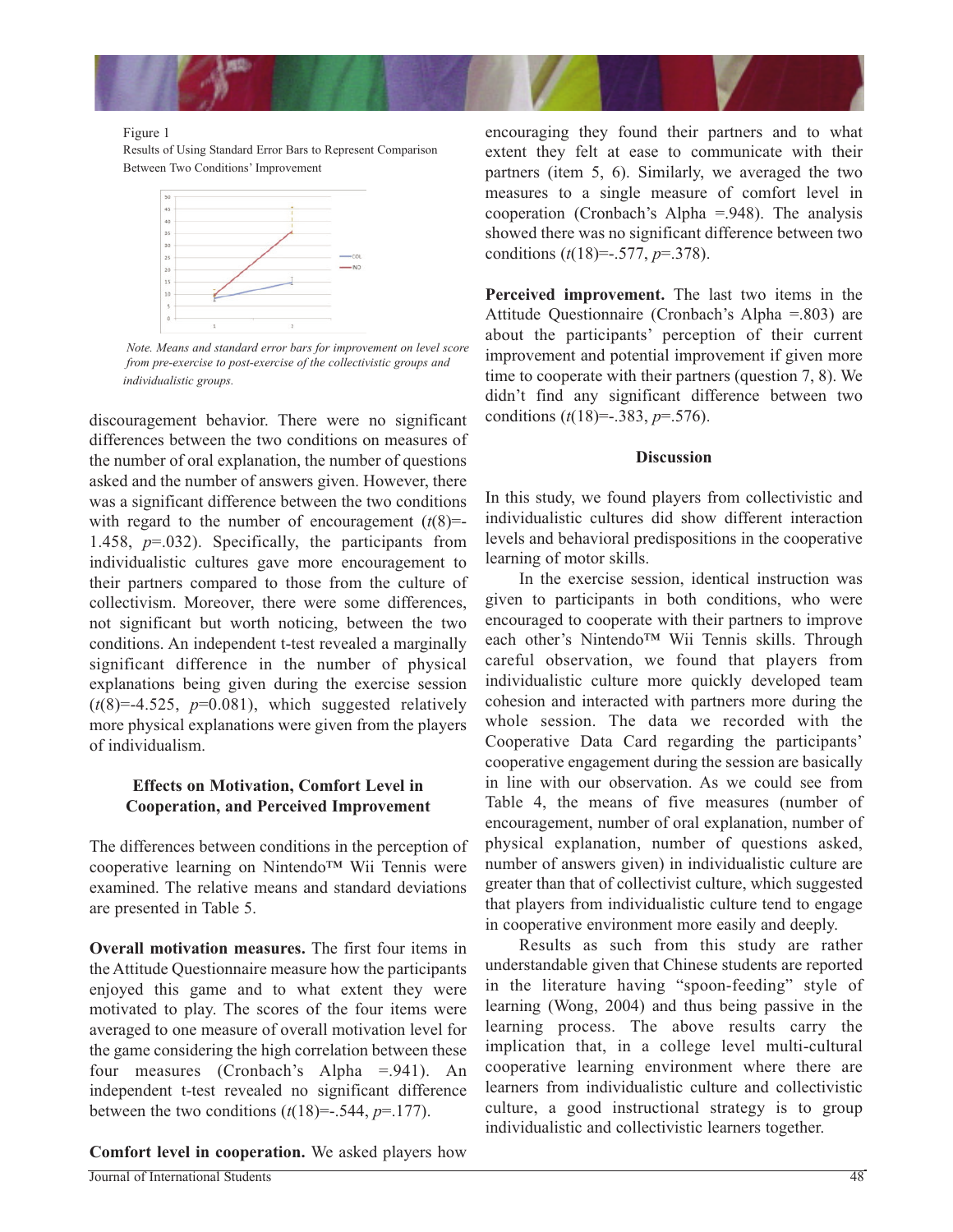Mixing the types of learners in one group, we might expect more encouragement, oral and physical explanations, and questions and answers from individualistic group members would help promote the positive interdependence and face-to-face promotive interactions (Johnson, Johnson, & Smith, 2006) among the group members and consequently improve the learning results.

In this study, we also examined the learning outcomes of participants in both conditions in cooperative learning. Both the individualistic group and the collectivistic group had made significant progress between the pre-exercise and post-exercise, which corroborates the benefits of cooperative learning on motor skill learning. Nevertheless, it is shown in this that the individualistic groups performed better than the collectivist groups in the post-exercise and made statistically larger progress in the tennis exercise scores. Such results contradict Nguyen and his colleagues' (2005) argument that collectivists work better than individualists in cooperative learning environment. The difference in individualists' and collectivists' group work styles may be at work in bringing about the above results: people from collectivist cultures are more concerned about maintaining harmonious relationship within the group, and tend to retreat from potential disagreement and confrontation, which results in lower level of engagement and interaction in cooperative environment; in contrast, group goal replaces selfinterest to become the driving force for individualists, whose perception of being self-reliant encourages them to make their contributions to the group outcome. Moreover, members from individualistic culture perceive group work as a place of confrontation and search for solutions, and regard task more important than relationship (Economides, 2008), which might make them freer to provide feedback and challenge each other in order to achieve the group goal.

If the above discussed difference in individualists' and collectivists' group work styles contributed to the difference in their performance in this study, it would be a challenge trying to group these two types of learners together in a cooperative motor skill learning environment. As suggested earlier, grouping individualistic and collectivistic learners together would promote the positive interdependence and face-to-face promotive interactions and ultimately improve the motor skill learning results. However, affective dissonance may occur among the learners because of the difference in their group style and the learning outcome may consequently be undermined. To prevent the potential negative effects on learning outcomes, instructors would find it advisable to set up clearly stated group work rules that guide confrontation and disagreement towards positive and constructive ways to minimize negative personal impact while maximize the possibility of achieving the group goals.

As was indicated by the data from the Cooperative Data Card, participants from the individualistic culture gave more encouragement, oral and physical explanations, and questions and answers. If these contributed to the individualistic participants' better performance in this study, we would conclude that the results from our study confirm Huang's (2000) finding that interpersonal feedback is most effective for motor skill learning. As the participants were assigned to pairs randomly after the pre-exercise, the reason, which may account for a larger improvements in individualistic group, might be that in their culture "winning is everything". A tendency to put more emphasis on "winning is everything" in individualistic culture as compared in collectivistic culture was demonstrated in the aforementioned survey on Individualism-Collectivism. Therefore individualistic participants took the study very seriously and tried their best to perform in the tennis game. This might also explain why there was a larger standard error in individualistic participants' performance in the postexercise: the better performing individualistic players tried their best as well as the fair performing individualistic players. On the other hand, within the collectivistic pairs, as their culture advocates harmony, modesty and mutual progress, it might be the case that even if the better players were interested in winning, they tended not to exert all their efforts in the tennis game.

The questionnaire, which was administered to players after post-exercise, revealed no significant difference in the measures of motivation, comfort level during cooperation and perceived improvement. However, the high mean values of measures of both conditions' attitudes toward the learning experience showed they generally enjoyed the cooperative learning process. In this sense, we might say that behavioral pre-dispositions rather than attitudes associated with individualistic and collectivistic groups play a larger role in determine the motor skill learning differences between an individualist and a collectivist.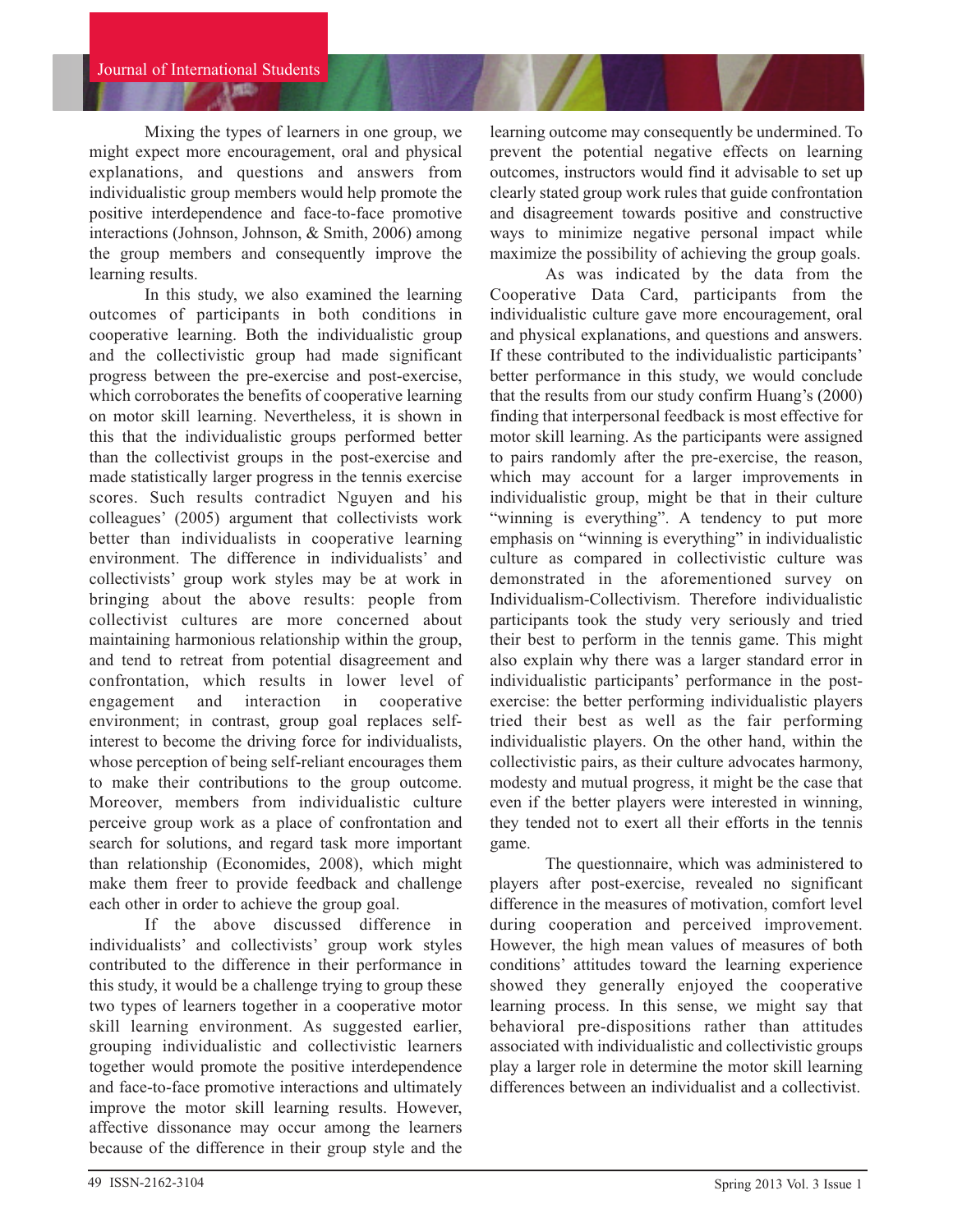

#### **Conclusion**

We failed to support our hypotheses. Rather, our findings favor the opposite of our original hypotheses, which suggests that individualism may positively affect motor skill learning in cooperative environments.

To better interpret our findings, and suggest future research, we examined the potential limitations of our study. As the total number of participants was relatively low and the participants in this study worked in pairs rather than larger groups, which are more common in cooperative learning environment, such research design sets a limitation on the generalizability of the findings from this study. Moreover, due to the limitations in the research process of this study, we only had an exercise session of around 30 minutes for each group before examining their improvement on Nintendo™ Wii Tennis skills. The time period was relatively short for players to establish team cohesion to work together effectively. There might be the possibility that collectivist players had not fully warmed up because they were more reserved than players from individualistic background, which could greatly influence their cooperative behaviors. Although we found significant differences in the progress level of the individualistic and collectivistic cultures in cooperative motor skill learning environment, whether the overall higher level of preference for sports in individualistic culture (specifically American culture in this study) had played a role in this result remains unknown. Further research is suggested to rule out these potential confounding variables to examine the effect of cultures on cooperative learning of motor skills.

In addition, from the study, we could see a strong tendency that individualistic players progress more in cooperative learning; however, it's still premature to infer that individualism benefits general motor skill learning more than collectivism. Nintendo™ Wii Tennis as a kind of recreational activity, only involves a few kinds of motor skills such as hand-eye coordination and direction control. Other kinds of motor skills, such as balance, strength, agility, and flexibility may show different relationships with culture and cooperative learning. Research in genuine sports settings can further examine these issues.

#### **References**

Bailey, C., Pearson, E., Gkatzidou, S., & Green, S. (2006). Using video games to develop social, collaborative and communication skills. In *Proceedings of World Conference on Educational Multimedia, Hypermedia and Telecommunications 2006* (pp. 1154-1161). Chesapeake, VA: AACE.

- Barrett, T. (2005). Effects of cooperative learning on the performance of sixth-grade physical education students. *Journal of Teaching in Physical Education*, *24*(1), 88-102.
- Cicchetti, D. V., & Sparrow, S. S. (1981). Developing criteria for establishing the interrater reliability of specific items in a given inventory. *American Journal of Mental Deficiency*, 86, 127-137.
- Dyson, B. (2001). Cooperative learning in an elementary physical education program. *Journal of Teaching in Physical Education*, *20*(3), 264-281.
- Economides, A. A. (2008). Culture-aware collaborative learning. *Multicultural Education & Technology Journal*, *2*(4), 243 - 267.
- Epstein, A. S. (2007). *The Intentional Teacher: Choosing the Best Strategies for Young Children's Learning*. National Association for the Education of Young Children, Washington, DC.
- Fong, K. N., Chan, C. C., & Au, D. K. (2001). Relationship of motor and cognitive abilities to functional performance in stroke rehabilitation. *Brain Injury*, 15, 443‐453.
- Francesco, A. M. & Gold, B. A. (1998). *International Organizational Behavior.* Upper Saddle River, NJ: Prentice-Hall*.*
- Gallahue, D. L. (1993). Motor development and movement skill acquisition in early childhood education. In B. Spodek (Ed.), *Handbook of research on the education of young children* (pp. 24-41). New York, NY: Macmillan.
- Goudas, M., & Magotsiou, E. (2009). The effects of a cooperative physical education program on students' social skills. *Journal of Applied Sport Psychology*, *21*, 356-364.
- Hall, E. T. (1976). *Beyond Culture.* Garden City, NY: Anchor Books.
- Hofstede, G. (1980). *Culture's Consequences: International Differences in Work-related Values.* Newbury Park, CA: Sage.
- Hofstede, G. (1984). *Culture's consequences: international differences in work-related values.* Abridged edition. Beverly Hills, CA: Sage.
- Hofstede, G. (1986). Cultural differences in teaching and learning. *International Journal of Intercultural Relations*, *10*(3), 301-320.
- Hofstede, G. (2001). *Culture's consequences: Comparing values, behaviors, institutions, and organizations across nations (2nd ed.)*. Thousand Oaks, CA: Sage.
- Huang, C. (2000). The effects of cooperative learning and model demonstration strategies on motor skill performance during video instruction. *Proceedings of National Science Council*, *10*(2), 255-268.
- Hunt, P., Staut, D., Alwell, M., & Goetz, L. (1992).